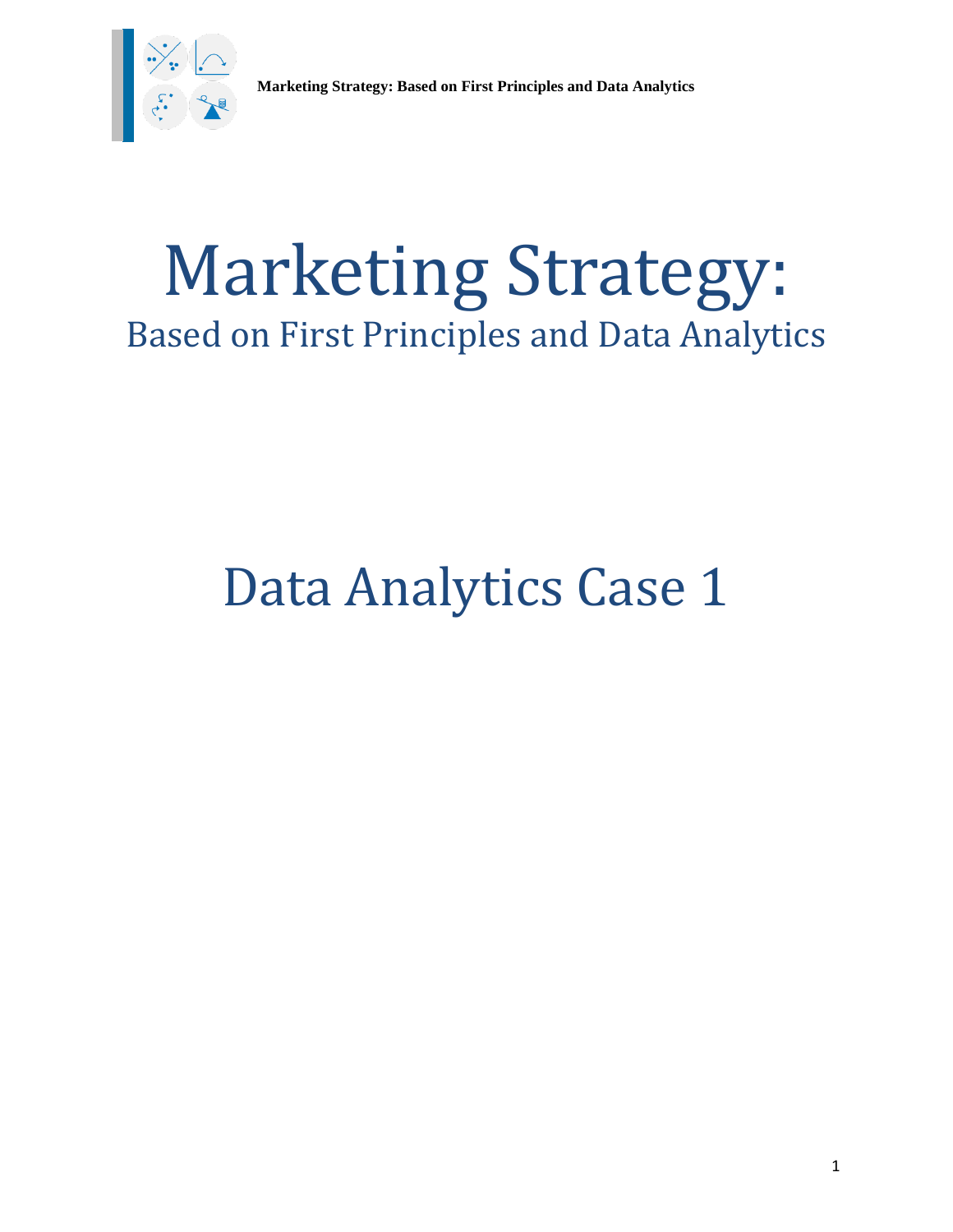

### **Segmenting the Smartwatch Market<sup>1</sup>**

*Conor Henderson, Shrihari Sridhar and Alejandro Lerza Durant*

#### **Background**

 $\overline{\phantom{a}}$ 

Intel has dominated the computer chip industry.

Beginning with the iconic advertising campaign "Intel Inside," the company has created a large market for powerful processors. This has allowed Intel to charge high prices to computer manufacturers (e.g., Dell, HP) who needed the best processor chips for personal computers and industrial mainframe servers to meet buyers' expectations.

Along with Microsoft, Intel has also captured a large percentage of profits in the modern computer revolution. But Intel, enjoying its success in PCs and mainframes, missed the rise of smartphones, where companies like Qualcomm and Samsung placed their mobile communication chips.

The latest astronomical rise in computer chips has come from graphic processing units (GPUs), which were originally designed by companies such as Nvidia for high powered visual requirements in applications like video games. Now GPUs are being put to use for deep-learning, artificial intelligence and computer vision, machine learning, and self-driving cars. In 2016, with AI and Tesla placing multiple GPUs in every car manufactured, Nvidia's stock price has more than tripled. During the same period, Intel's stock price has increased by only 8%.

To look for growth, Intel has set its sights on the forthcoming "internet of things" market in which previously ordinary items (e.g., refrigerators, factory machinery) will be full of sensors and connected to the internet. One such category is the smartwatch, an advancement that replaces the traditional wristwatch with capabilities far beyond functional timekeeping. While the origin of computer interfacing wristwatches can be traced to the Pulsar brand in the 1970s, retail markets have been negligible due to data, storage, battery, and connectivity limitations. It was not until 2013 that the TrueSmart watch by startup Omate reached the full operational capability of the present day smartwatch.

Smartwatch sales are rapidly increasing. More than 30 million were sold in 2015, and 2017 sales projections surpass 66 million units worldwide. Samsung and Apple entered the market in 2014 and 2015 respectively, largely targeting their smartphone customers. In addition, Google,

<sup>1</sup> Conor Henderson is an Assistant Professor of Marketing at the University of Oregon, Shrihari Sridhar is Center for Executive Development Professor at Texas A&M University, and Alejandro Lerza Durant is an M.S. Analytics Student at Texas A&M University.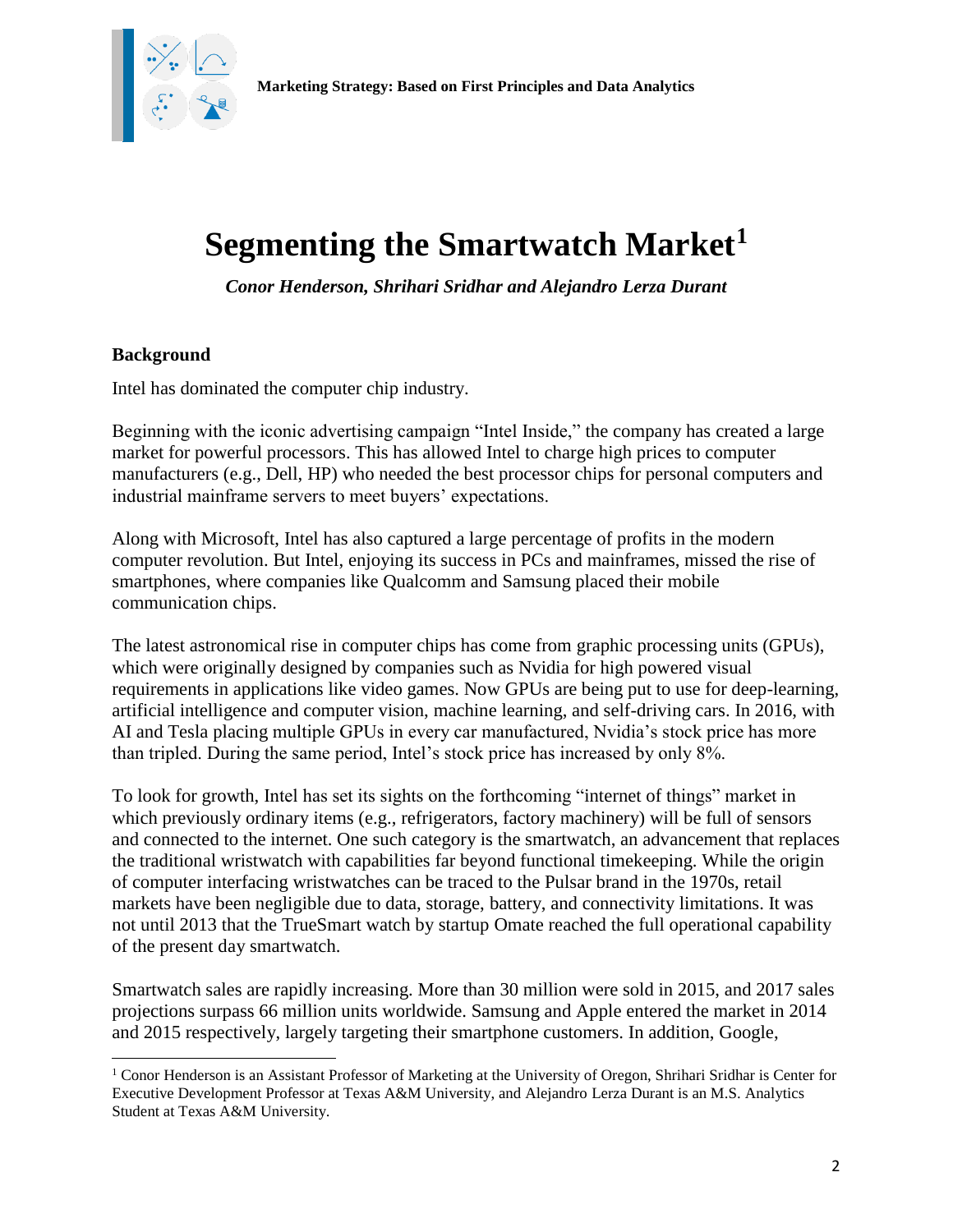

Microsoft, Sony, and Toshiba have joined at least 30 other companies currently offering smartwatches.

Opportunities for the modern smartwatch include products that act as companions or standalone alternatives to smartphones, fitness tracking and enhancement monitors, and diagnostic and medical health reporting devices.

In 2014, as part of an early exploration of connected devices loaded with sensors, Intel acquired Basis Science, a smartwatch manufacturer employing high quality heart rate sensors and algorithms to track activity and monitor sleep patterns. The Basis Peak was released in 2015, but the waterproof watch that emphasized quality sensors and algorithms failed to catch on with the wider public. In 2016, reports that the Basis Peak battery caused burns from overheating prompted Intel to recall the watch and issue customer refunds.

Imagine Intel has fixed the battery issue with the Basis Peak and is now considering another run at the smartwatch space. This time, they plan to partner with another company to launch a new product. Potential partners include Aetna, Amazon, and Google.

Google would offer integration with Android Wear for full-function smartphone communication synthesis and access to apps. Health insurer Aetna could be a valuable partner by promoting the watches to businesses concerned with employee well-being. Periodic reminders (e.g., breathe, stand up, walk) would encourage healthier living and save money on company sponsored healthcare premiums. Amazon is an alternative to Google, with access to the "Alexa" artificial intelligence voice interface. A partnership with Amazon could provide a voice-based interface that might pair well with Bluetooth earbuds. The firm also has an obvious advantage in promotion and distribution, as it can utilize its own retail platform.

As Intel executives ponder their next move, it becomes clear they need a systematic approach to revisit the current state of the smartwatch industry, their customers, and their competitors, given the changes in the last five years.

#### **Problem Statement**

Intel's problem appears to fit the first fundamental marketing problem all firms face while formulating marketing strategy, i.e. multiple factors are working together in multifaceted ways to make all smartwatches differ in the market.

In order to decide who to partner with, Intel must carefully select the best customer segment to target and decide what features to include and omit to optimize the watch for the segment. The partner they choose should depend on what segment of smartwatch customers they decide to target and what unique benefits they aim to provide. Thus, Intel needs to answer the following questions: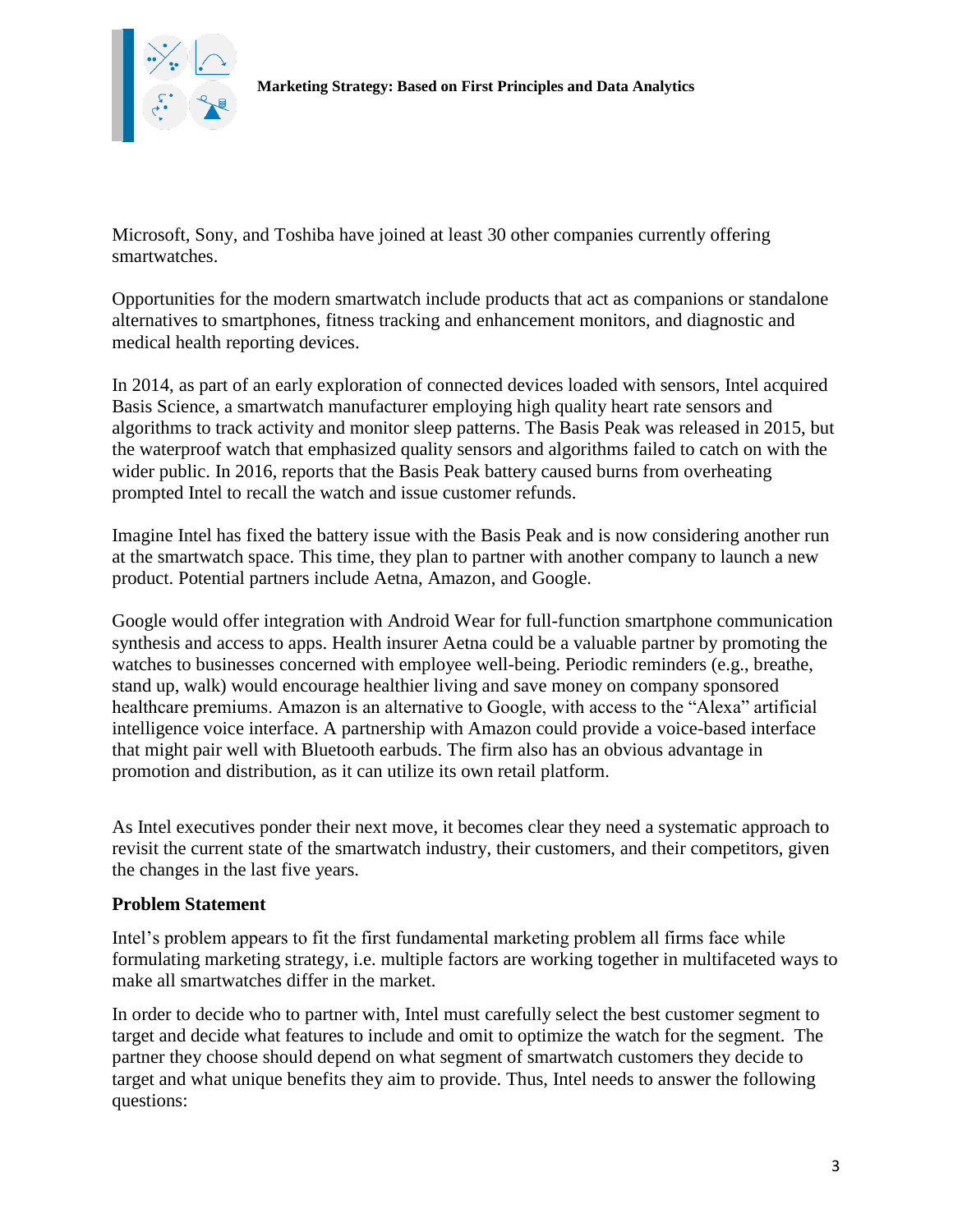

- How can the company effectively segment the market for smartwatches based on differing consumer needs?
- From what segment(s) of the market should Intel draw customers? How can Intel position itself or work with partners more strongly in these segments?

To help inform the decision, Intel decides to develop a customer survey to perform a segmentation analysis.

#### **Data**

Assume a data collection takes place in collaboration with the University of Oregon's Lundquist College of Business. A survey is built on Qualtrics and subsequently sent to college alumni who graduated after 1996. As an incentive for participation, Intel promises to donate \$2 to the Lundquist College of Business' scholarship fund for every completed survey.

A total of about 1,000 alumni complete the survey, a response rate of 2%. The survey key is provided in **Table 1**. The data are provided in the data file "Smartwatch\_survey.xls."

#### **Case Exercises and Questions**

- 1) Determine the number of distinct segments present in the market as represented in the current respondent sample.
- 2) After determining the number of segments, describe each using the segmentation and descriptor variables. Based on the characteristics, create a name for each segment that captures the essence of what makes it unique.
- 3) Rate the attractiveness of each smartwatch segment on a scale of 1-7. Explain the factors that went into your rating.
- 4) For each variable used in the segmentation, rate the strength of competitors' offerings, including the Apple Watch, Fitbit Charge 2, and Samsung Gear S3. Identify the segment for which each of these brands is best positioned.
- 5) Rate Intel's previous watch, the Basis Peak, and a watch developed with Amazon, Aetna, and Google on each of the segmentation variables. Identify the segment(s) you believe is Intel's best target.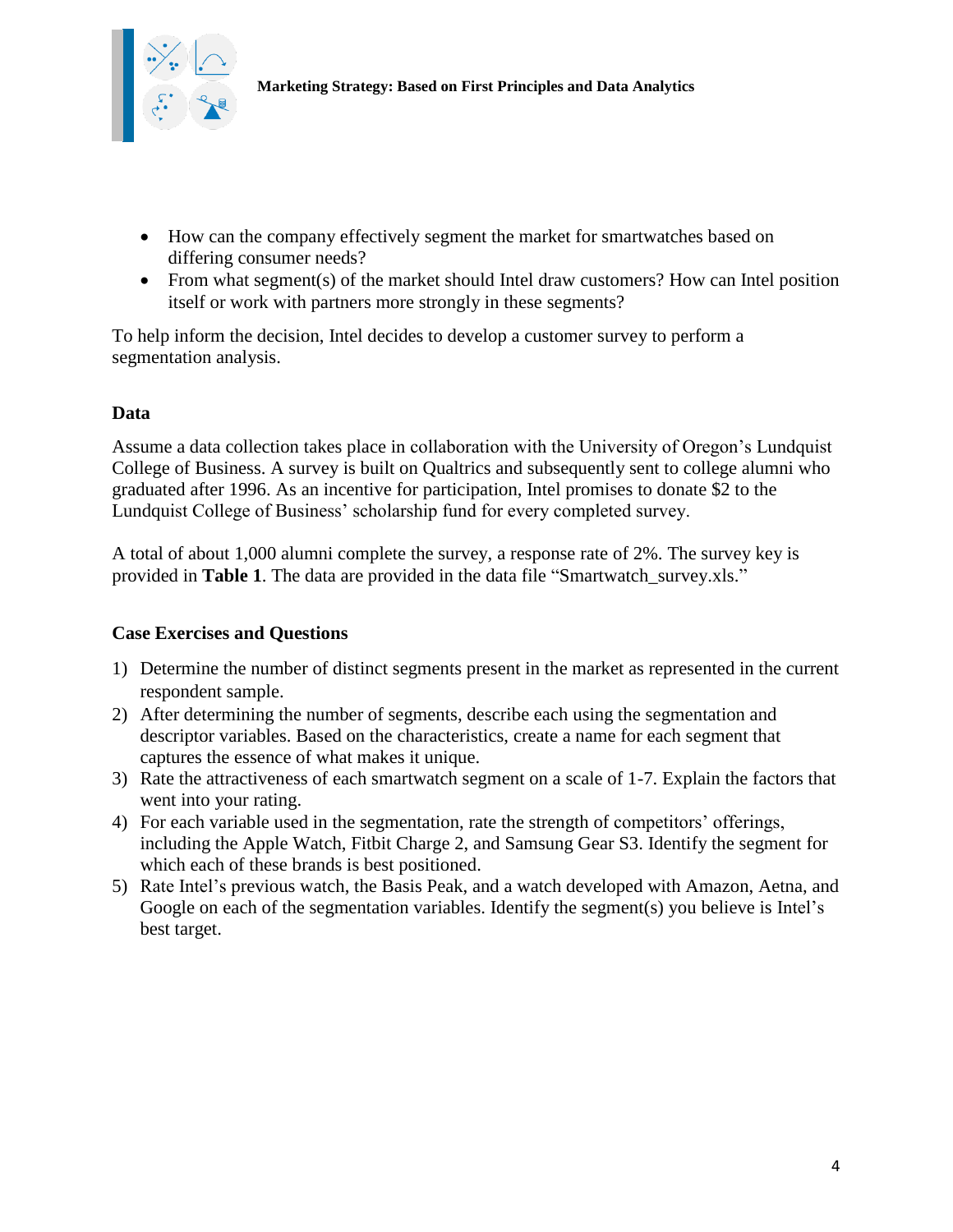

### **Table 1. Survey**

- 1) Do you own a smartphone? (1=Yes, 0=No. Fifteen respondents answered "No" and were dropped from the remainder of the survey.)
- 2) Rate the importance of the following attributes and characteristics. Indicate how important each characteristic is to you (or would be to you) in a product on a 1-7 scale from "very unimportant" to "very important":
	- a. Innovation: The ability to benefit from the latest and greatest.
	- b. Constant communication: The ability to receive subtle notifications at all times about messages and emails from family, friends, and work.
	- c. Creative communication: The ability to send and receive creative and fun communications such as pictures, emoji, and stickers.
	- d. Timely information: The ability to receive up-to-the-minute smart (based on context) traffic updates, route updates on directions, weather updates, calendar reminders, or business/sports/entertainment updates.
	- e. Saving money transaction: The ability to receive smart discounts, such as mobile coupons or mobile payment rewards points based on location (e.g., walking into a store).
	- f. Saving money life: The ability to earn savings on health, life, and car insurance based on living a healthy and safe lifestyle.
	- g. Task management: The ability to automate tasks or perform them instantly, such as placing an online order as soon as something is running low (e.g., toilet paper refill needed) or immediately add something to a to-do list or calendar with voice requests or touch of a button.
	- h. Device sturdiness: The ability not to worry about losing or damaging the device or having to recharge its battery.
	- i. Photos: The ability to take a picture when it would be annoying or impossible to have a phone open or with you (e.g., stopping while on a run).
	- j. Well-being: The ability to receive subtle reminders and smart goals to sleep regularly, take enough steps each day, change position (not sit too much), and breathe deeply.
	- k. Athlete: The ability to receive challenging fitness and athletic goals, smart coaching to improve performance (e.g., build to a faster 10-mile run), and multi-sport performance tracking (biking, running, swimming), as well as route mapping and guidance.
	- l. Style: The ability to wear stylish, fashion forward accessories that look great with many outfits.
- 3) Price: Imagine there is a new watch that leverages advances in several new technologies to offer the features you care about most. How much would you likely pay?
- 4) What type of smartphone do you currently own? (1=iPhone, 0= all else, such as an Android phone (e.g., Samsung, hTC, Motorola, LG, Google Pixel) or other (e.g., Blackberry, Nokia Windows).
- 5) Does your company buy you technology devices? (1=Yes, 0=No.)